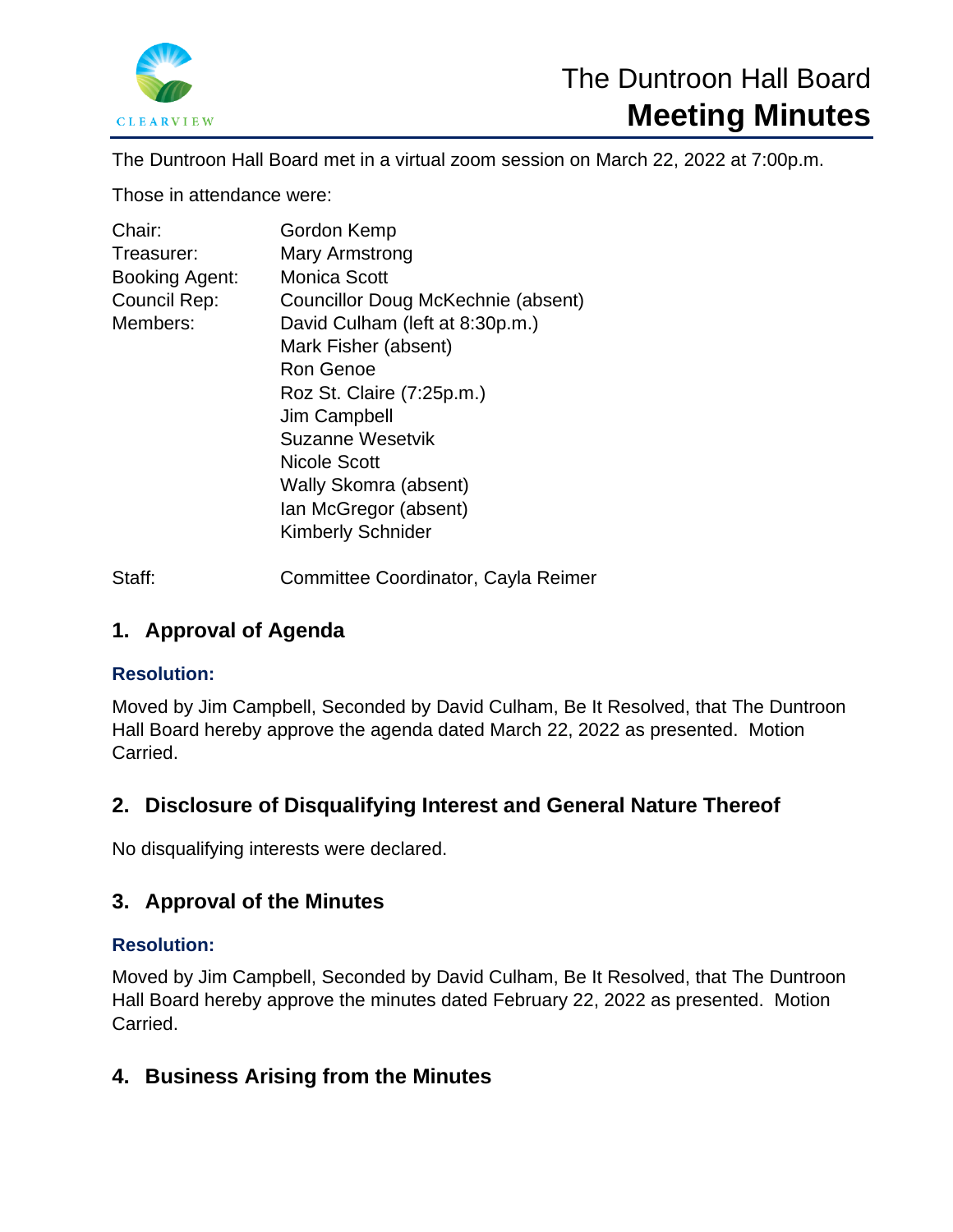#### 4.1 AODA Updates

Gord provided an update on the provided information highlighting the cost of the proposed renovations and proposed fundraising contribution plan and next steps.

The Board discussed renovation timing, potential phases, and preferred year.

#### 4.2 Covid Update

The Board received and reviewed recent COVID updates from the Parks, Culture, and Recreation Department.

### **5. Financial Report**

Treasurer, Mary Armstrong provided a financial report including a bank balance of \$26.987.00, Green Beer Day provided a net income of \$6,785.00.

### **6. Event & Booking Update**

Booking Agent, Monica Scott provided a verbal update on upcoming rentals, the hall is booked every Saturday until June.

The Board discussed reviewing the bowling equipment to ensure it is fully functional prior to hosting bowling rentals, Gord and David will further investigate.

Monica informed the Board that the door to the bowling lane had been open during some rentals. The Board discussed moving the key to a more secure location or changing the doorknob to the coded version.

#### **Resolution:**

Moved by Monica Scott, Seconded by Suzanne Wesetvik, Be It Resolved, that The Duntroon Hall Board hereby approve the purchase and installation of two coded lock doorknobs on the Bowling alley access doors. Motion Carried.

Monica thanked the Board and volunteers for their time and effort for Green Beer Day.

Monica informed the Board that the floor sweeper was not working so she had it serviced and provided her credit card, she has not yet received the bill but will submit for reimbursement.

David Culham has purchased flush valves and rings for the toilets.

### **7. Facility Review**

David informed the board that he has some receipts to submit for reimbursement for construction and maintenance items (toilet valves, drywall, etc.)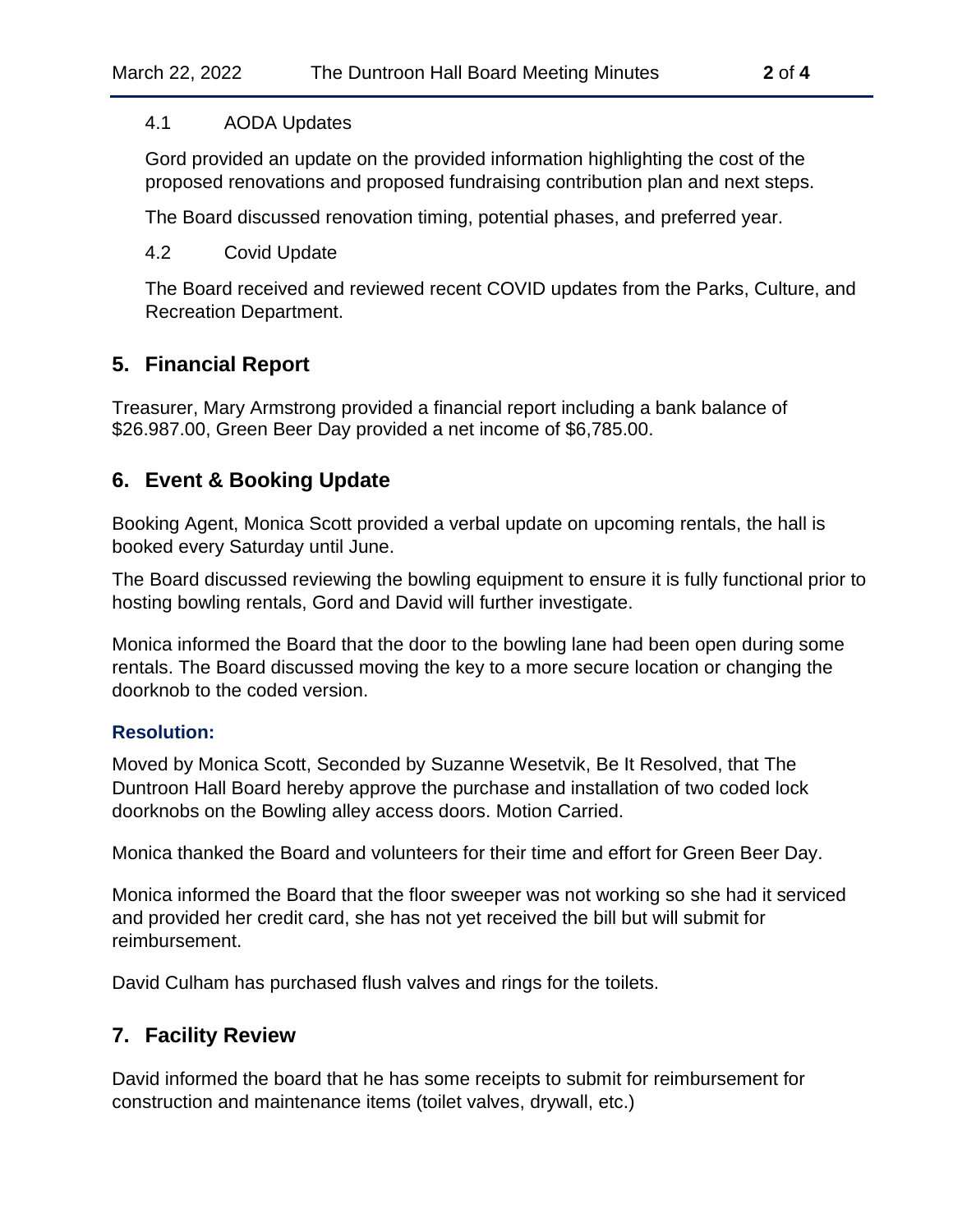Jim suggested the outdoor lights timer be updated to reflect Day Light Saving Time.

Gordon thanked Travis, on behalf of the Board for his assistance with washroom renovations.

The Board discussed a spring cleaning of the Hall and yard and will set a date at the April meeting.

Loco Empanada has completed the required patching.

#### **8. New Business**

#### 8.1 Board Member

Gord provided information on the addition of a new Board member and discussed the current process and will further discuss with the Clerk.

#### **Resolution:**

Moved by Suzanne Wesetvik, Seconded by David Culham, Be It Resolved, that The Duntroon Hall Board hereby recommend Council Appoint Taylor Scott to the Duntroon Hall Board. Motion Carried.

#### 8.2 Small Halls Festival

Gord provided information from the Small Halls Festival Planning Meeting and discussed the opportunity of hosting various events between June to October. The Board discussed potential events and activities.

#### 8.3 Letter to the Editor

Roz submitted a letter to the Creemore Editor that made the Creemore Echo paper that called for suggestions of activities/events/programing that Duntroon residents would like to see hosted at the Duntroon Hall. Roz received many suggestions from Duntroon residents and provided insight on her own research in how other Halls in the area operate such activities/events/programing.

#### 8.4 One Stop Christmas Shop

The Board discussed hosting the event, David Culham will further investigate details.

**9. Next Meeting** – April 19, 2022 at 7:00 p.m.